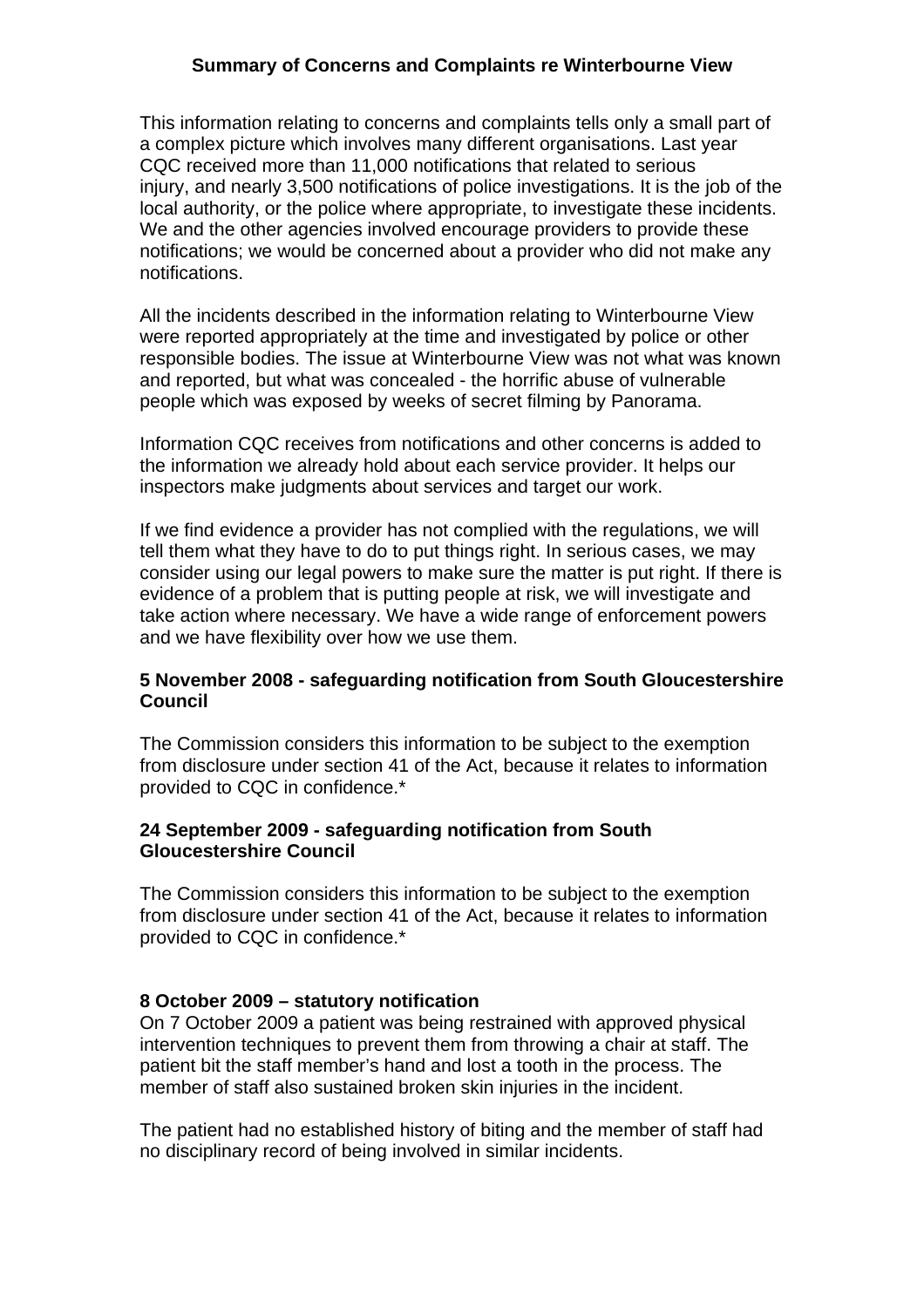# **Summary of Concerns and Complaints re Winterbourne View**

#### *Resulting action*

The police were informed and attended the scene and the local safeguarding team also alerted. Incident forms and statements from witnesses were gathered and forwarded to the safeguarding team.

## **11 November 2009 - safeguarding notification from South Gloucestershire Council**

The Commission considers this information to be subject to the exemption from disclosure under section 41 of the Act, because it relates to information provided to CQC in confidence.\*

#### **10 January 2010 - statutory notification**

A female patient alleged that on the evening of 10 January a male patient had followed her to a quiet lounge and sexually assaulted her.

#### *Resulting action*

The issue was been reported to the police and local safeguarding team for investigation.

The female patient was moved permanently to ensure she is in a place of safety. The male patient underwent a full review of care and risk and received increased supervision for four weeks to monitor his behaviour. Staff were been strongly reminded of the need for constant vigilance irrespective of the apparent settled mood of the patients they are supervising. A strategy meeting was held by South Gloucestershire and they would hold the information relating to this meeting.

#### **8 February 2010 - statutory notification**

On 7 February 2010, a patient disclosed to Castlebeck that on 2/02/2010 a member of staff allegedly pushed her and struck her on her back because she was not agreeing to go and have dinner with the other patients in the dinning room.

#### *Resulting action*

This incident was reported to the police, who investigated and police have completed their investigation and concluded there was no criminal case to answer. The safeguarding team in South Gloucestershire also investigated.

### **3 March 2010 - safeguarding alert**

A patient bit another patient

#### *Resulting action*

The incident was reported to the police. The victim received first aid and moved to a different part of the building. The perpetrator was made subject to one-to-one observation.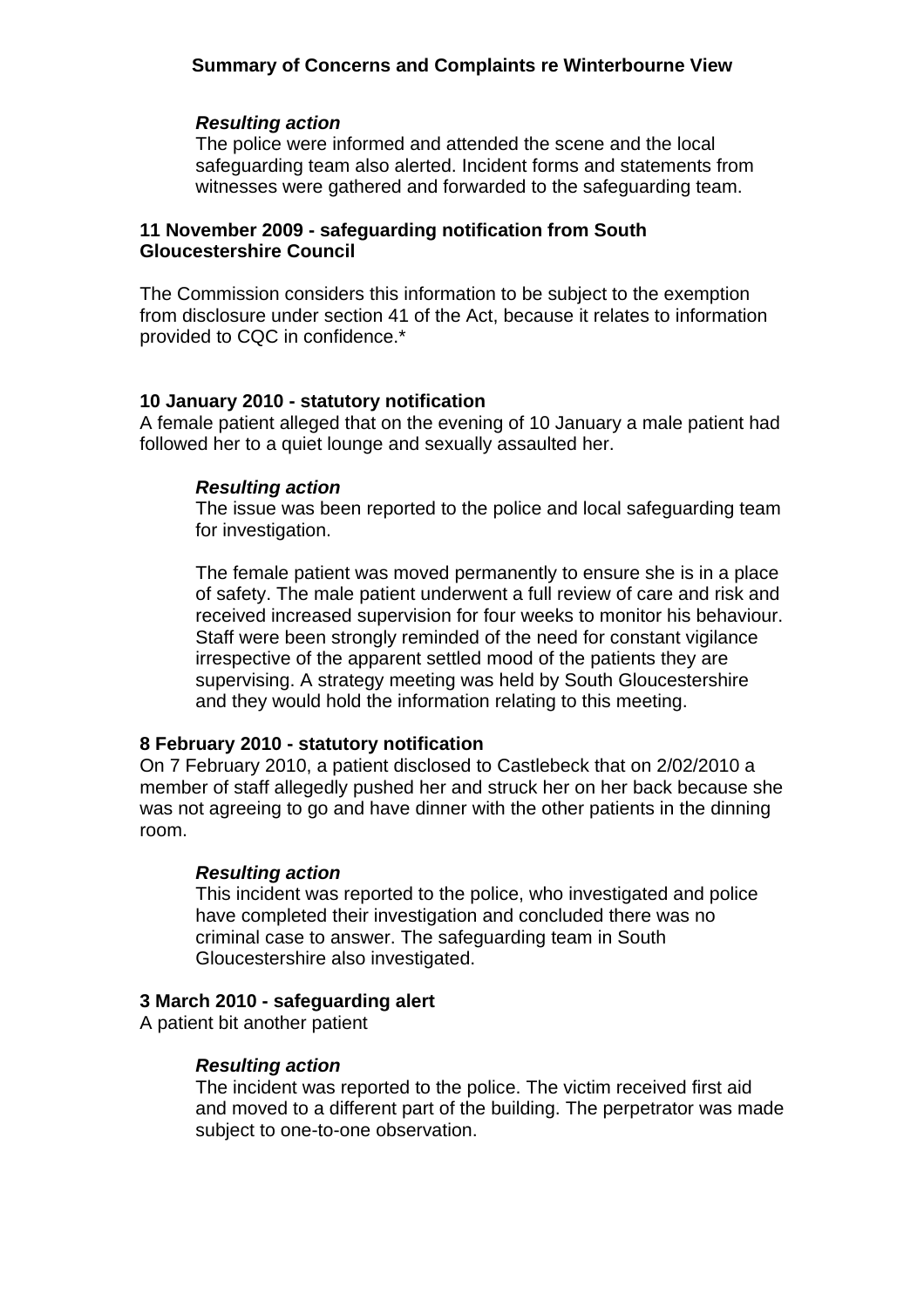# **Summary of Concerns and Complaints re Winterbourne View**

### **19 July 2010 - statutory notification from Castlebeck**

A support worker reported they were unhappy with the way in which another support worker was dealing with a patient's challenging behaviour. The allegation was that the support worker had slapped the patient twice.

## *Resulting action*

The matter was reported to safeguarding and the police. Castlebeck investigated the matter once the police interviews were complete. CQC were not informed as to the outcome of these investigations. This information is held by the police, South Gloucestershire and Castlebeck.

### **18 August 2010 - investigation report from Castlebeck.**

This report concerned an incident that took place on 23 February 2010. A staff member had reported seeing a support worker shouting at and pulling patient in a corridor with some force to prevent her from triggering a response alarm.

### *Resulting action*

The support worker received a verbal warning to be kept on their personal file for six months.

### **24 August 2010 - statutory notification from Castlebeck.**

On 25 March 2010, through an advocate, a patient made an allegation against a support worker. It was alleged that the support worker had squeezed the patient's neck during a restraint and that the patient had found it difficult to swallow following this incident. The patient also stated that the support worker gets rough when he is angry.

# *Resulting action*

Protection of Vulnerable Adults (POVA) was informed of this allegation, and following this a police investigation took place. Castlebeck also investigated the incident. The support worker underwent a disciplinary hearing in respect of the allegations. They received a final written warning to be kept on their personal file for two years period and was required to complete the full Maybo training course for restraint techniques. CQC were not informed as to the outcome of these investigations. This information is held by the police.

# **6 Dec 2010 - email received by CQC**

When people provide whistle blowing information they expect to do so in confidence and would not expect their communications with us to be released into the public domain.

The Commission considers this information to be subject to the exemption from disclosure under section 41 of the Act, because it relates to information provided to CQC in confidence.

CQC considers that disclosure of these documents would be a potentially actionable breach of that duty of confidence.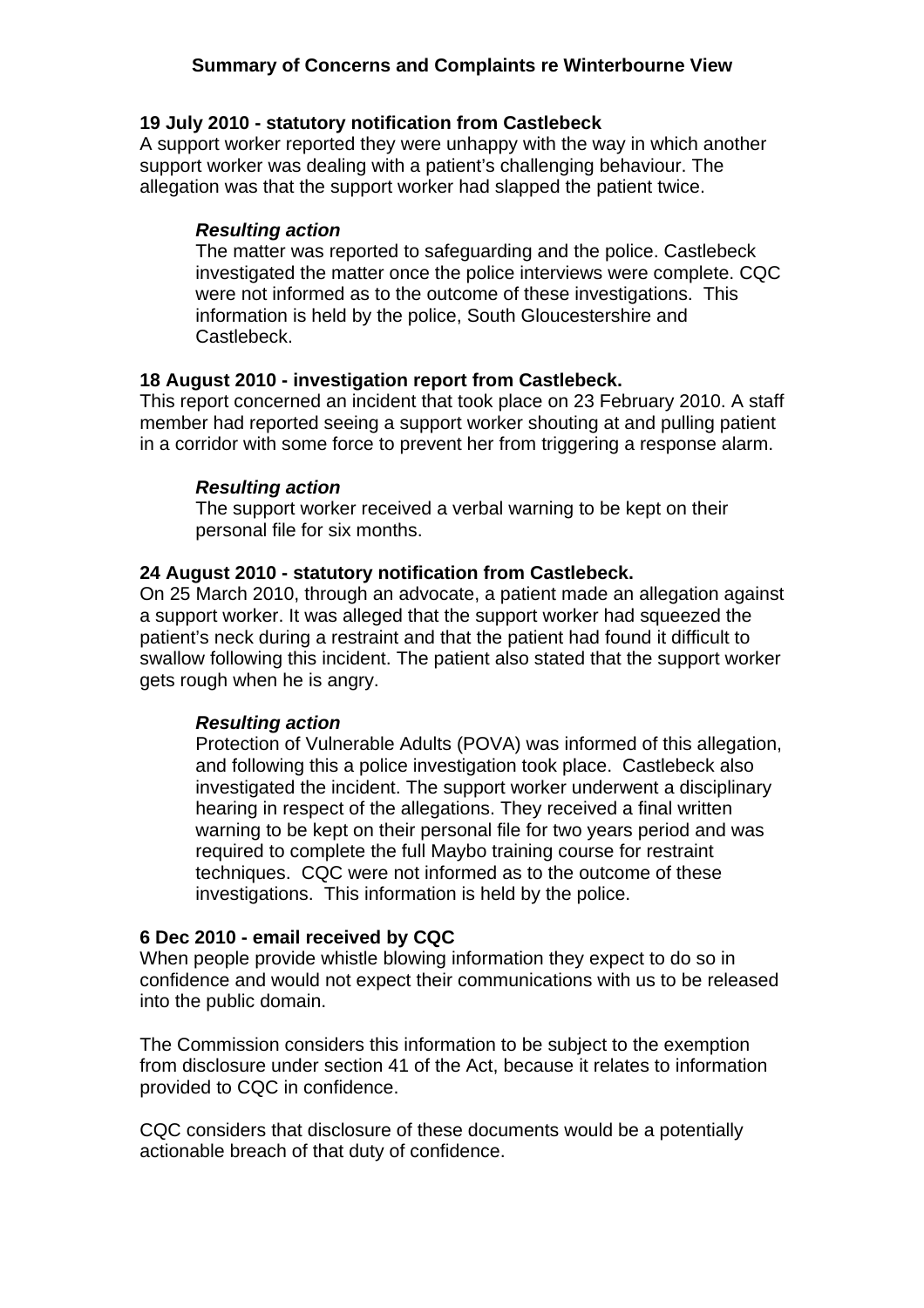No public interest test is required for this exemption.

However, since the Panorama programme much of the information contained in these communications have entered the public domain, including the identity of the whistle-blower. This means that we can provide you with a summary of the information.

CQC received a brief email stating the writer would like to make a serious complaint about Winterbourne View, alleging they had witnessed physical and mental abuse and that despite whistle blowing to management, nothing had been done to address his concerns. He asked that some one get back to him urgently.

# *Resulting action*

This was assigned to the inspector for Winterbourne View for their attention. CQC's inspector believed these issues were being dealt with through the local safeguarding process involving the council, commissioners and hospital managers.

# **Email sent by whistleblower to the manager of Winterbourne View. The manager then passed the information to South Gloucestershire Safeguarding Adults team who shared the information with CQC on 29 November 2010.**

On 11 October 2010 the manager of the service received an e mail from a member of staff which outlined a number of serious allegations concerning the conduct of staff members they worked with. The allegations included examples of overarching institutional abuse such as 'regimented routines that had developed that do not reflect service user's needs, but the services. The whistle blower describes this as archaic practice, but as it fits in with the other routines of the home, it is carried on. The whistleblower provided clear examples where established staff members seem to relish restraint procedure.

The email also outlined concerns with shift patterns resulting in staff being required to work long hours which affected their ability to remain calm in challenging situations; limited therapeutic input; no risk assessments or care plans in the offices to refer too; and concerns over security levels within the service.

# *Resulting action*

These issues were being dealt with through the local safeguarding process involving the council, commissioners, hospital managers and CQC. The local authority advised CQC is was setting up a safeguarding meeting.

It is now clear that the problems at Winterbourne View were far worse than originally indicated by the whistleblower. He has acknowledged that even he didn't realise the level of abuse until he saw the TV pictures which had been obtained through secret filming.